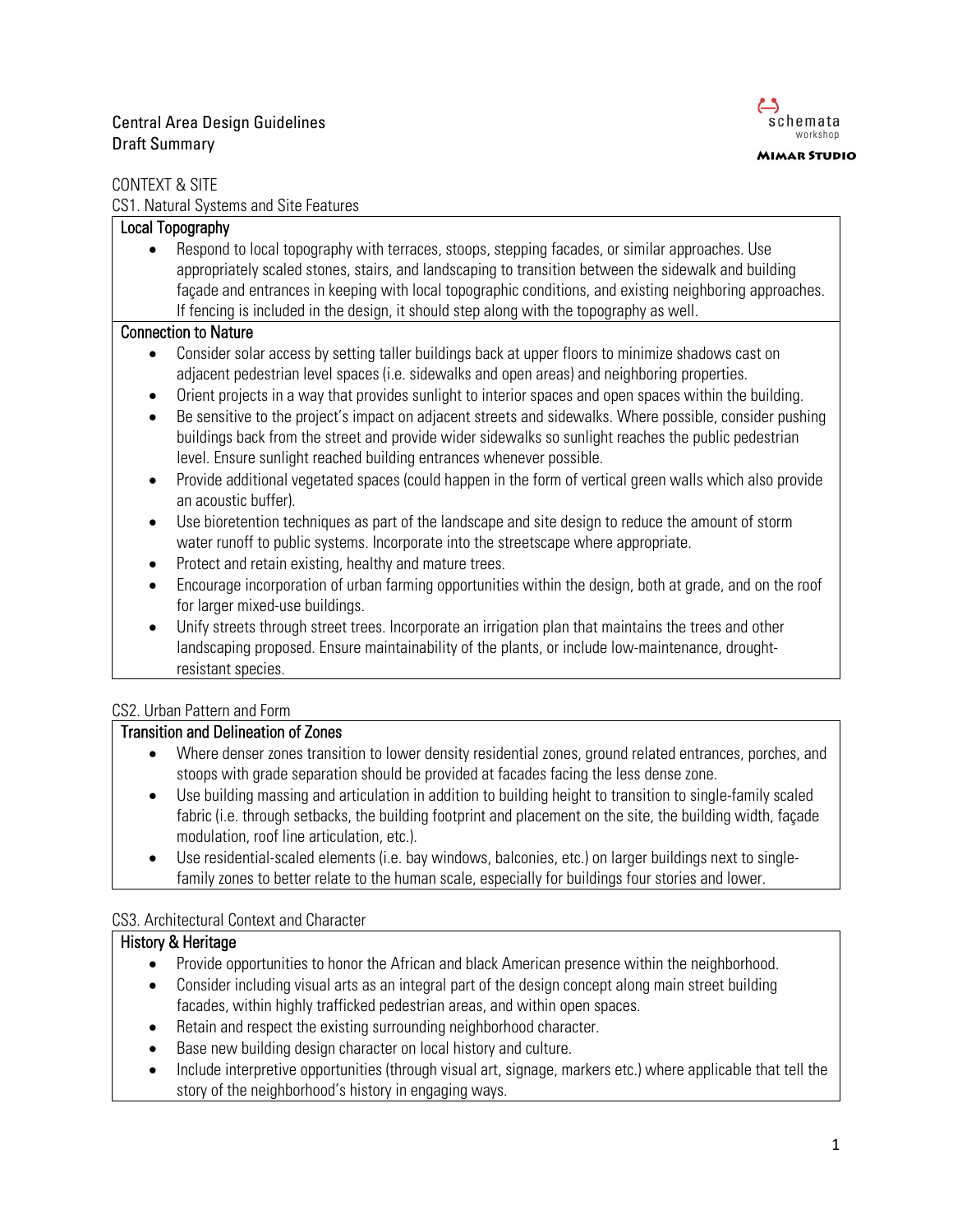- Encourage the building design to reflect the racial, economical, and multi-generational character of the community.
- When possible, encourage the preservation, rehabilitation, adaptive reuse, and addition to existing structures as a means to honor what came before in the existing neighborhood fabric.

### PUBLIC LIFE

| PL1. Open Space Connectivity                                                                                                                                                                                                                                                                                                                                                                                                                                                                                                                                                                                                                                                                                                                                                                                                                                                                                                                                                                             |
|----------------------------------------------------------------------------------------------------------------------------------------------------------------------------------------------------------------------------------------------------------------------------------------------------------------------------------------------------------------------------------------------------------------------------------------------------------------------------------------------------------------------------------------------------------------------------------------------------------------------------------------------------------------------------------------------------------------------------------------------------------------------------------------------------------------------------------------------------------------------------------------------------------------------------------------------------------------------------------------------------------|
| <b>Publicly Accessible Open Space</b>                                                                                                                                                                                                                                                                                                                                                                                                                                                                                                                                                                                                                                                                                                                                                                                                                                                                                                                                                                    |
| Provide safe and well connected open spaces. Encourage shared public walkways to multiple<br>buildings/campus to create a network of walkways. Larger projects around important neighborhood nodes<br>should dedicate more public open space, while projects along dense business corridors should maintain a<br>continued street presence contributing to the area's urban feel.<br>Identify and emphasize gateways within the community. Create activities and visual interest at these<br>$\bullet$<br>intersections and thresholds to enhance the Central Area's identity and a sense of arrival such as;<br>Providing street furniture, public art, landscape elements, banners, pedestrian lighting, mosaics,<br>etc.<br>Creating façade enhancement at prominent building corners.<br>$\bullet$<br>Creating a building layout and setbacks that provide opportunities for open space<br>Utilize urban design techniques to relate and visually connect pedestrian paths with neighboring projects |
| and public spaces to create and contribute to a well-connected and publicly accessible open space<br>network.                                                                                                                                                                                                                                                                                                                                                                                                                                                                                                                                                                                                                                                                                                                                                                                                                                                                                            |
| <b>Connection Back to the Community</b>                                                                                                                                                                                                                                                                                                                                                                                                                                                                                                                                                                                                                                                                                                                                                                                                                                                                                                                                                                  |
| Provide meaningful open spaces in the community that can be used for a variety of uses including social                                                                                                                                                                                                                                                                                                                                                                                                                                                                                                                                                                                                                                                                                                                                                                                                                                                                                                  |
| gathering, festivals, and other larger celebrations.                                                                                                                                                                                                                                                                                                                                                                                                                                                                                                                                                                                                                                                                                                                                                                                                                                                                                                                                                     |
| Enhance gathering points so that the scale of the art in public spaces is commensurate with the scale of<br>$\bullet$<br>the new development (i.e. at larger developments provide larger gathering points and public spaces)<br>Use blank walls and surfaces for public expression of art that references the history, heritage, and culture<br>$\bullet$                                                                                                                                                                                                                                                                                                                                                                                                                                                                                                                                                                                                                                                |
| of the community.<br>Provide amenities appropriate to the community (i.e. bike racks are not as necessary, however when<br>$\bullet$<br>required by code they can be an artistic opportunity).                                                                                                                                                                                                                                                                                                                                                                                                                                                                                                                                                                                                                                                                                                                                                                                                           |
| Discourage inaccessible rooftop, or private, or gated open spaces as the only form of open space for the<br>$\bullet$<br>project. Prioritize ground level open space at the building front or side, or by means of a courtyard that is<br>not restricted or hidden from public view.                                                                                                                                                                                                                                                                                                                                                                                                                                                                                                                                                                                                                                                                                                                     |
| When providing vegetation at the roof level, consider urban agriculture instead of a passive green roof as<br>$\bullet$<br>a means to provide residents access to fresh produce. Consider ways to incorporate entrepreneurship<br>opportunities and community engagement related to urban agriculture.                                                                                                                                                                                                                                                                                                                                                                                                                                                                                                                                                                                                                                                                                                   |
| Incorporating transparent, indoor community meeting spaces at the ground level of larger projects is<br>encouraged.                                                                                                                                                                                                                                                                                                                                                                                                                                                                                                                                                                                                                                                                                                                                                                                                                                                                                      |
| <b>Livability for Families &amp; Elderly</b>                                                                                                                                                                                                                                                                                                                                                                                                                                                                                                                                                                                                                                                                                                                                                                                                                                                                                                                                                             |
| Provide safe areas for children to play where they can be seen.                                                                                                                                                                                                                                                                                                                                                                                                                                                                                                                                                                                                                                                                                                                                                                                                                                                                                                                                          |
| Consider utilizing building rooftops as an opportunity for family gathering and gardening.                                                                                                                                                                                                                                                                                                                                                                                                                                                                                                                                                                                                                                                                                                                                                                                                                                                                                                               |
| Preserve alleys (for pedestrian use/provides a space for play and other activities) with entrances and<br>$\bullet$                                                                                                                                                                                                                                                                                                                                                                                                                                                                                                                                                                                                                                                                                                                                                                                                                                                                                      |
| transparency, where applicable.                                                                                                                                                                                                                                                                                                                                                                                                                                                                                                                                                                                                                                                                                                                                                                                                                                                                                                                                                                          |
| Make sidewalks, pathways and grade transitions accessible for those with limited mobility and reduced<br>$\bullet$<br>vision.                                                                                                                                                                                                                                                                                                                                                                                                                                                                                                                                                                                                                                                                                                                                                                                                                                                                            |
| Provide multi-generational public gathering spaces for young & old to recreate and converse together.<br>Family sized apartment units (2 and 3 bedrooms) are encouraged.                                                                                                                                                                                                                                                                                                                                                                                                                                                                                                                                                                                                                                                                                                                                                                                                                                 |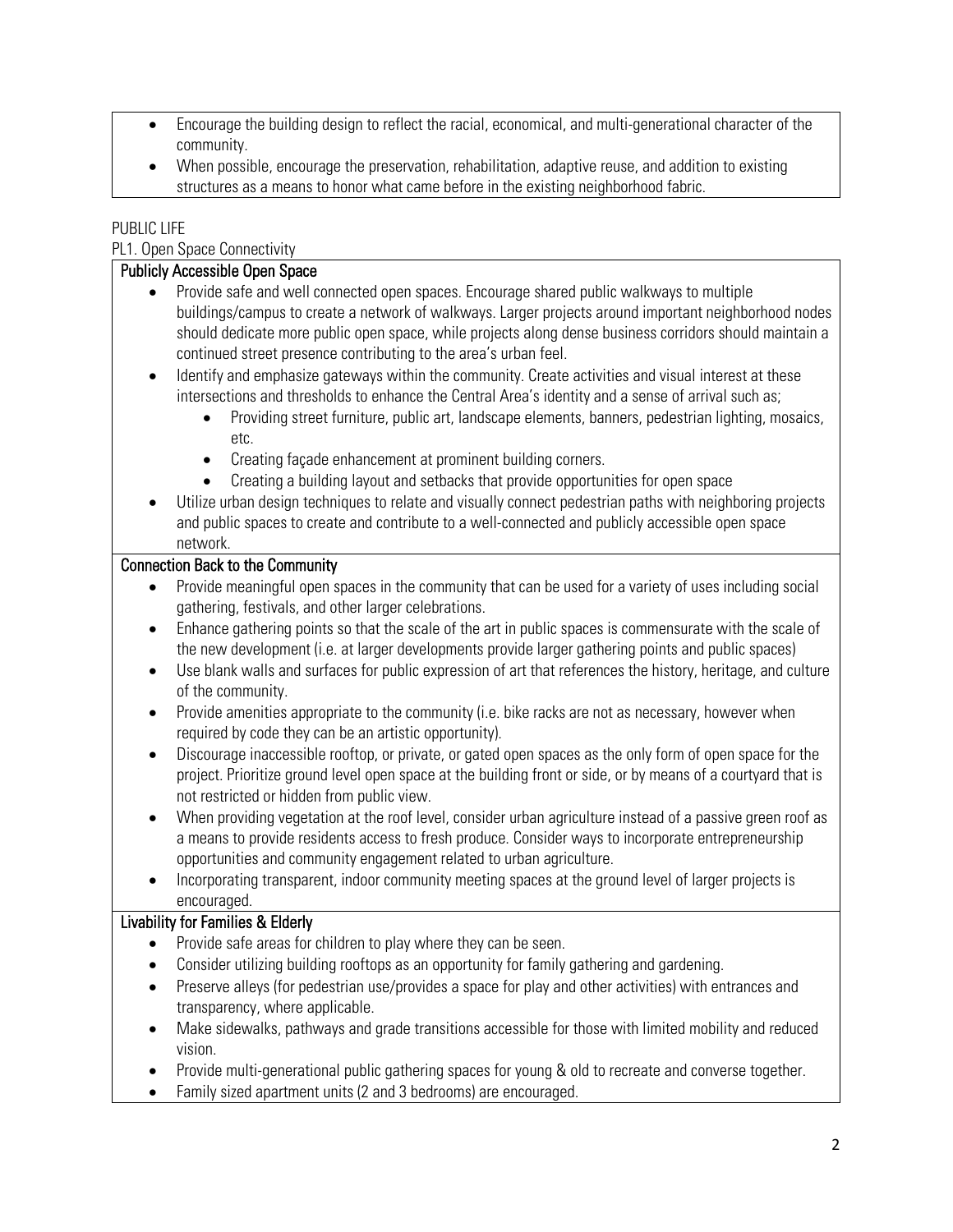### PL2. Walkability

## Gathering and Social Spaces

- Where appropriate, provide public open spaces at ground level for gathering (not all open spaces need to be landscaped; hardscapes are encouraged when sized and designed to encourage active usage). At these moments, building edges should be inviting and create well defined open spaces for public use. These spaces are especially important close to intersections and streets. In areas where it is not feasible to be open to physical pedestrian access, they should provide visual openness.
- Encourage human activity. Provide opportunities for neighbors to connect and walk/talk together on the sidewalk. Porches and stoops are the life of the street.
- Incorporate building-integrated shelters and canopies both for transit users, as well as to provide weather protection for pedestrians at retail streets.

#### PL3. Street-Level Interaction

### **Frontages**

- Encourage color variation in storefront design.
- Design ground floor frontage in commercial/mixed-use areas that emulate or improve upon the surrounding pedestrian-oriented context.
- Promote transparency and "eyes on the street". Permeable transparency should be used (no reflective or obscure glass). Maintain transparency and openness of community facilities. Discourage retailers from putting display cases up against windows to maintain transparency into commercial spaces.
- Provide coupled entries where possible to foster sense of community and interest in building entryways.
- Provide exterior access to ground floor residential units. This interior/exterior connection should occur regularly with entrances places at a repeating interval.
- Avoid grade separations at retail. Storefronts should step along with the grade (ex: 30' max length).
- In pedestrian-oriented commercial areas, provide breaks at storefronts at regular intervals of 25 to 30 feet to accommodate and encourage smaller retailers and community oriented businesses.
- Live/work spaces should be designed in a way that clearly defines which spaces are conducive to working versus living through the architecture.

### Streetscape Treatment

- Pay close attention to the relationship between buildings and their entrances to the street, pedestrians, and neighboring buildings both adjacent and across the street. Provide recessed entries for retail spaces with special treatment through paving or building materials to highlight business's presence along the street.
- Provide awnings or overhead weather protection at all non-residential frontages with a minimum depth of 6' at key nodes or if west facing. Larger commercial projects should have even deeper coverage (min. 8').
- Encourage a quality pedestrian environment that provides safe, comfortable routes for pedestrians that change based on the character of the building fabric, and encourages activation of the amenity zone to include community gardens as well as street trees and pedestrian furniture.
- Limit the placement of solid, blank walls or fences next to the sidewalk. Consider using landscape buffers instead as a barrier.
- Provide space abutting the sidewalk right-of-way for businesses to utilize (ex: cafes, produce markets, street markets, fish vendors, buskers, pop-up shops etc.).
- Encourage clusters of local businesses together. Reduce the scale of commercial facades so that it is conducive to small business tenants. Include commercial spaces with smaller footprints for local establishments that average 2,000 square feet or less in size at street level. Set maximum length of street frontage for individual businesses to be consistent with the existing business character of the area. Where there is not a strong existing character for the area, follow guidance provided in frontage section.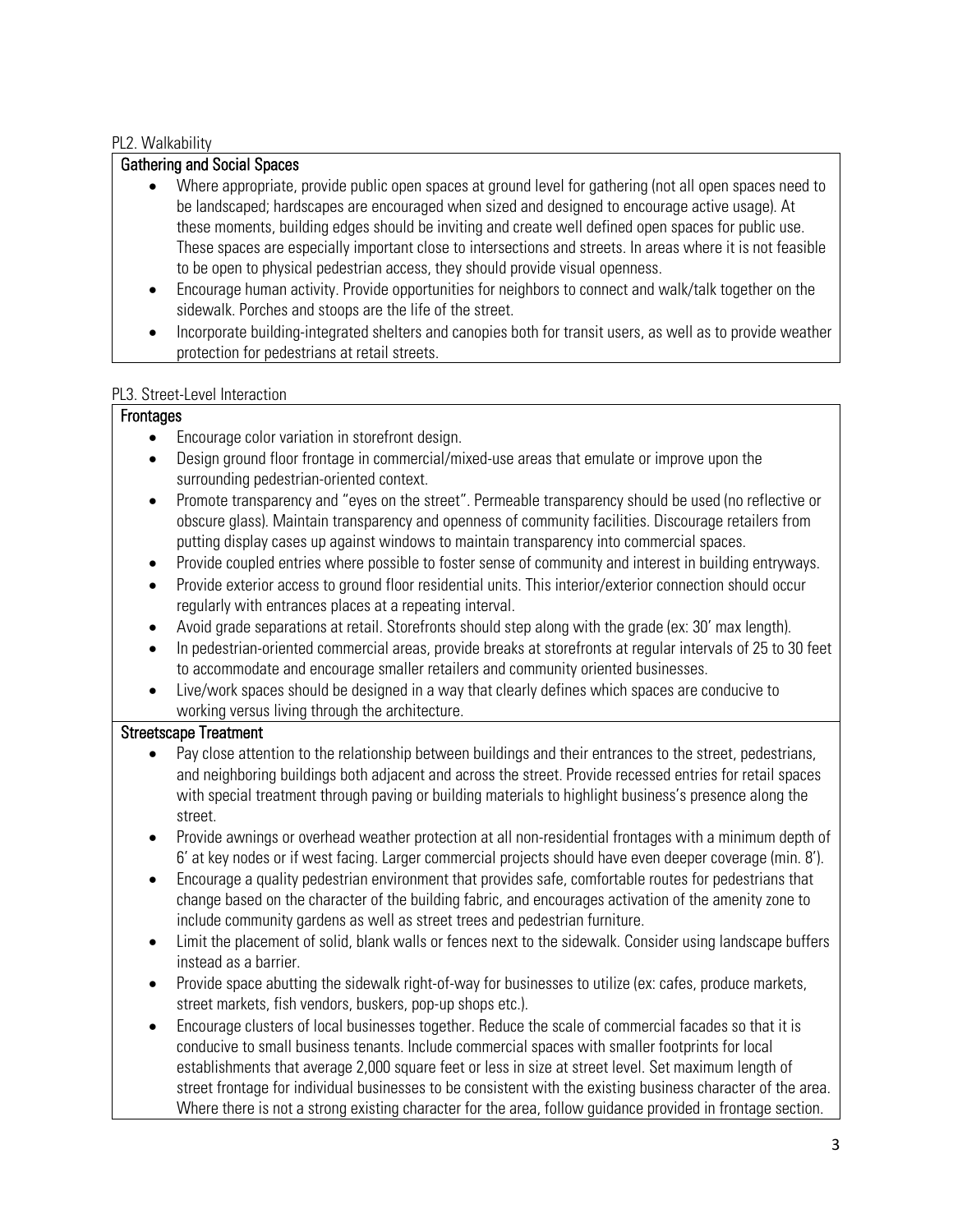- Encourage a safe, comfortable environment for pedestrians with components of complete streets (i.e. wide amenity zones, wide sidewalks, buildings setback to allow for usable porches, stoops, and outdoor seating).
- Set stoops, setbacks, and porches at a sufficient height to separate private uses from activities on the public sidewalk.
- Define or enhance existing streetscape character with street trees.
- Limit building undercuts to maintain urban character along the street.

# DESIGN CONCEPT

## DC2. Architectural Concept

## Building Layout and Massing

- Smaller, more broken up and varied building forms (monoliths are discouraged). Larger building forms should be expressed in a way that divides the mass up so that it does not appear to be one massive building. These breaks in the massing should take cues from the surrounding fabric in terms of vertical and horizontal data can help provide a guide for how to articulate and break down the overall massing. Encourage modulated facades for large buildings that keeps the building simple, inviting, and respectful of the finer-grain fabric (use  $50' - 75'$  as a guide).
- Appropriately scale buildings so that they relate to the scale and form of the adjacent public realm (i.e. the width of the streets and/or affronting open spaces and adjacent lower scale zones).
- Consider all sides of the building and the impacts each façade has on its immediate neighboring context.
- Consider second floor setbacks. Tall does not always mean urban (ex: Union west of  $23<sup>rd</sup>$  = single story urban example). Walkable urban places can be achieved with one-story main street buildings that have visual texture (i.e. storefront frontage, pedestrian scale signage, tile details, etc.).
- Minimize impact of parking accessed from the street. Provide parking off of an alley if possible, or ensure it is well screened from the street. Where possible, parking should not be visible from the street and pedestrian realm.

# DC3. Open Space Concept

## Semi-public Spaces

- Provide semi-public courtyards and spaces that are publicly visible and accessible, where possible.
- Encourage courtyard housing/bungalow courts with landscaping as the delineation between public and private spaces instead of fencing.
- Expand common open space requirements to include semi-public courtyards and yards as extensions of the public realm.

## DC4. Materials

## **Screening**

- Be sensitive to fencing height, porosity and materials to allow for views in and out of the site, and visual interaction with the public realm.
- Keep fences of a consistent height and/or level of transparency that relates to the existing context.

## Building Materials

- Consider vibrant and bold uses of color.
- Encourage variation in building materials with an emphasis on high quality materials.
- If certain materials (ex: brick) are removed from demolished existing buildings, use them in the new
	- development as visible building components, or salvage building materials from the site when possible.